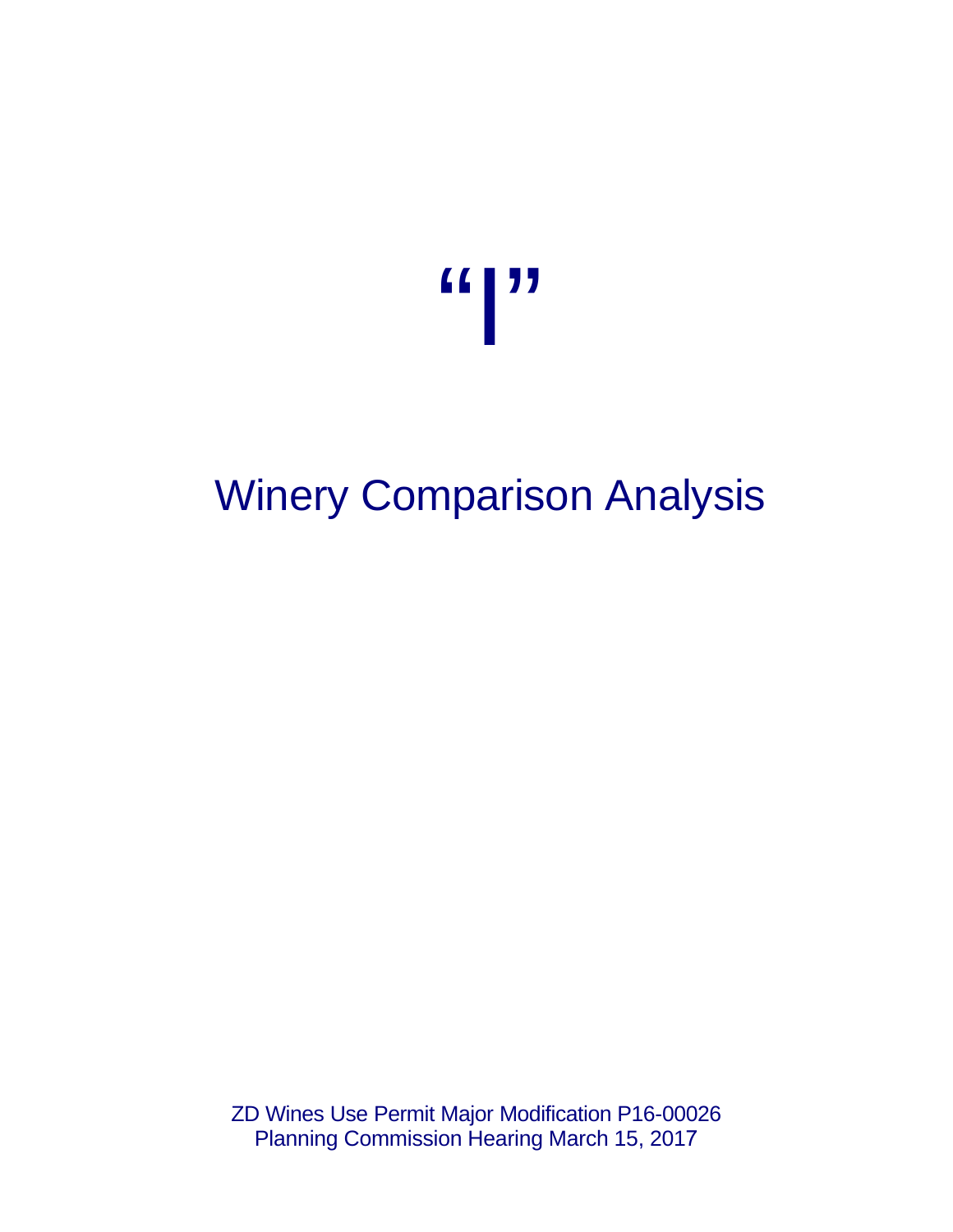### **ZD Wine Wines Use Permit Modification Permit #16-00026 Summary of Location and Operation Criteria**

| <b>LOCATIONAL CRITERIA</b>                                                                           | <b>STAFF COMMENTS</b>                                                                                              |
|------------------------------------------------------------------------------------------------------|--------------------------------------------------------------------------------------------------------------------|
| <b>Size of Parcel</b>                                                                                | $±5.75$ acres                                                                                                      |
| <b>Proximity of Nearest Residence</b>                                                                | ±2700 feet                                                                                                         |
| Number of Wineries Located Within One Mile                                                           | 5                                                                                                                  |
| Located Within the Napa Valley Business Park (AKA                                                    |                                                                                                                    |
| Airport Industrial Area)                                                                             | n/a                                                                                                                |
| Primary Road Currently or Projected to be Level of<br>Service D or Below                             | Silverado Trail is at LOS C, northbound predicted by<br>General Plan to reach LOS D in the northbound<br>direction |
| Primary Road a Dead End                                                                              | n/a                                                                                                                |
| Located Within a Flood Zone                                                                          | Not located within a Flood Zone                                                                                    |
| Located Within a Municipal Reservoir Watershed<br>Located Within a State Responsibility Area or Fire | Not located within Municipal Reservoir Watershed                                                                   |
| <b>Hazard Severity Zone</b>                                                                          | Local Responsibility                                                                                               |
| Located Within an Area of Expansive Soils                                                            | n/a Perkins gravelly loam is well drained                                                                          |
| Located Within a Protected County Viewshed                                                           | Silverado Trail is listed as a viewshed highway                                                                    |
| Result in the Loss of Sensitive Habitat                                                              | n/a                                                                                                                |
| <b>OPERATIONAL CRITERIA</b>                                                                          | <b>STAFF COMMENTS</b>                                                                                              |
|                                                                                                      | A certified Bay Area Green Business; Napa County<br>Green Winery; ZD Wines Carneros Estate Vineyards is            |
| Napa Green Certified or Other Related Program                                                        | certified organic.                                                                                                 |
| Percentage of Estate Grapes Proposed                                                                 | 100                                                                                                                |
| Number of Proposed Variances                                                                         | n/a                                                                                                                |
| <b>Wastewater Processed On-Site</b>                                                                  | existing septic system                                                                                             |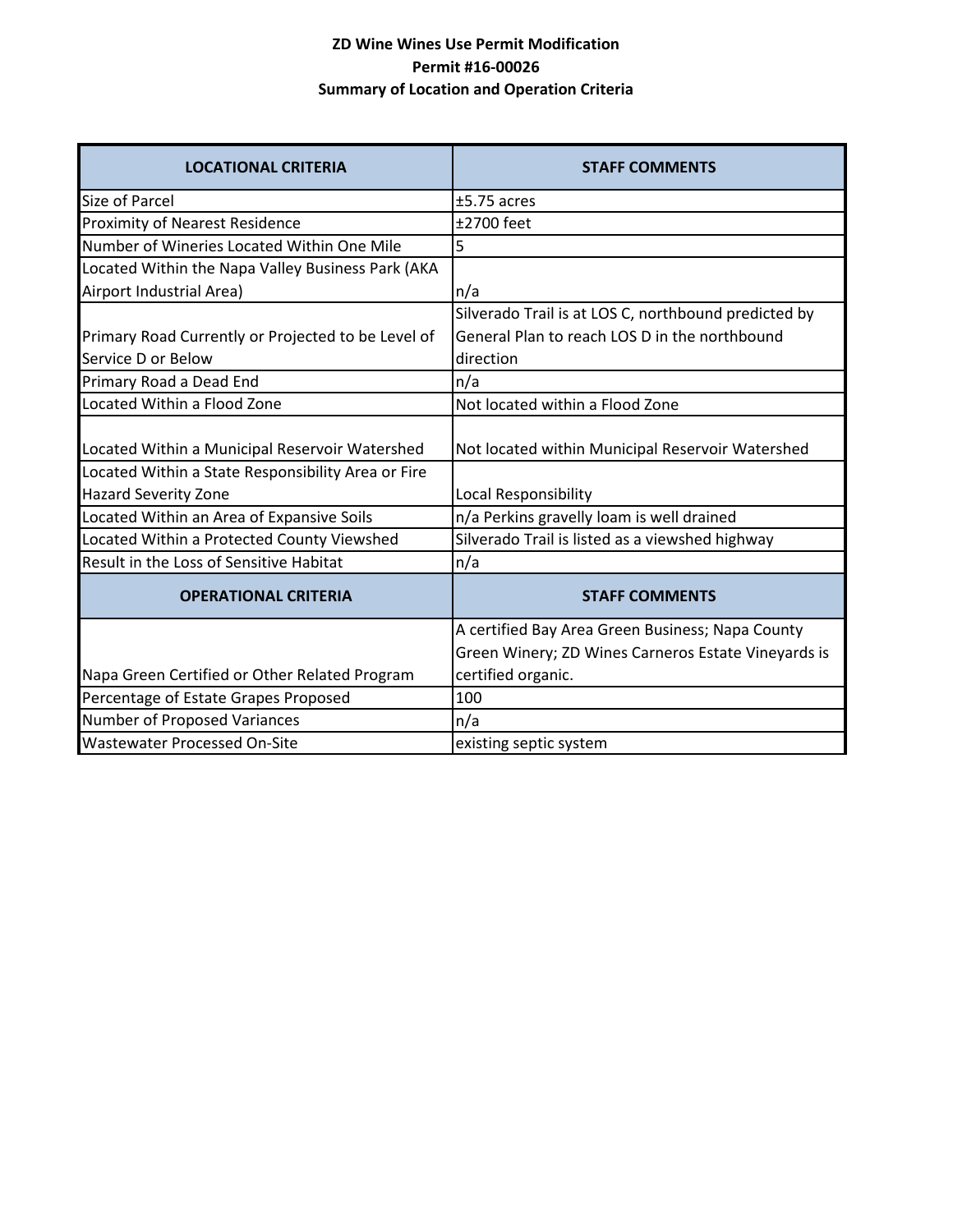### **ZD Wine Wines Use Permit Modification Permit #16-00026 Summary of Location and Operation Criteria**

| <b>Voluntary Greenhouse Gas Emission Reduction</b> | Existing ground mounted solar; use organic cover crop;                                                                 |
|----------------------------------------------------|------------------------------------------------------------------------------------------------------------------------|
| <b>Measures Proposed</b>                           | alternative fuel and electric vehicles in fleet; existing VMT                                                          |
|                                                    | reduction plan; existing solar hot water heating; existing                                                             |
|                                                    | energy conserving lighting; energy star roof/cool roof; bicycle                                                        |
|                                                    | incentives; bicycle route improvements; connection to                                                                  |
|                                                    | recycled water; installed water efficient fixtures; low impact                                                         |
|                                                    | development; water efficient landscape; recycle 75% of all                                                             |
|                                                    | waste; compost 75% food and garden material; implemented                                                               |
|                                                    | a sustainable purchasing and shipping program; planting of                                                             |
|                                                    | shade trees within 40 feet of the south side of the building                                                           |
|                                                    | elevations; electrical vehicle charging stations; site design                                                          |
|                                                    | oriented and designed to optimize conditions for natural                                                               |
|                                                    | heating, cooling and day lighting of interior spaces; limited                                                          |
|                                                    | amount of grading and tree removal; Certified Green                                                                    |
|                                                    | Business; use of recycled materials; vegetable gardens on site                                                         |
|                                                    | offered to all employees as available; education to staff and                                                          |
|                                                    | visitors on sustainable practices; using 70-80% cover crop;                                                            |
|                                                    | retains biomass removed on site rather than burning on-site;<br>participating in the BMPs at a "parent" location'; and |
|                                                    | encourage all of growers to farm organically and 100% of                                                               |
|                                                    | fruit processed is farmed organically.                                                                                 |
|                                                    |                                                                                                                        |
|                                                    |                                                                                                                        |
| Vanpools, Flexible Work Shifts, Shuttles, or Other |                                                                                                                        |
| <b>Traffic Congestion Management Strategies</b>    |                                                                                                                        |
| Proposed                                           | None                                                                                                                   |
| Violations Currently Under Investigation           | None                                                                                                                   |
| High Efficiency Water Use Measures Proposed        | None                                                                                                                   |
| Existing Vineyards Proposed to be Removed          | None                                                                                                                   |
|                                                    |                                                                                                                        |
| On-Site Employee or Farmworker Housing Proposed    | None                                                                                                                   |
| Site Served by a Municipal Water Supply            | No                                                                                                                     |
| Site Served by a Municipal Sewer System            | No                                                                                                                     |
| Recycled Water Use Proposed                        | Yes                                                                                                                    |
| New Vineyards Plantings Proposed                   | None                                                                                                                   |
| Hold & Haul Proposed: Temporary (Duration of       |                                                                                                                        |
| Time) or Permanent                                 | None                                                                                                                   |
| <b>Trucked in Water Proposed</b>                   | None                                                                                                                   |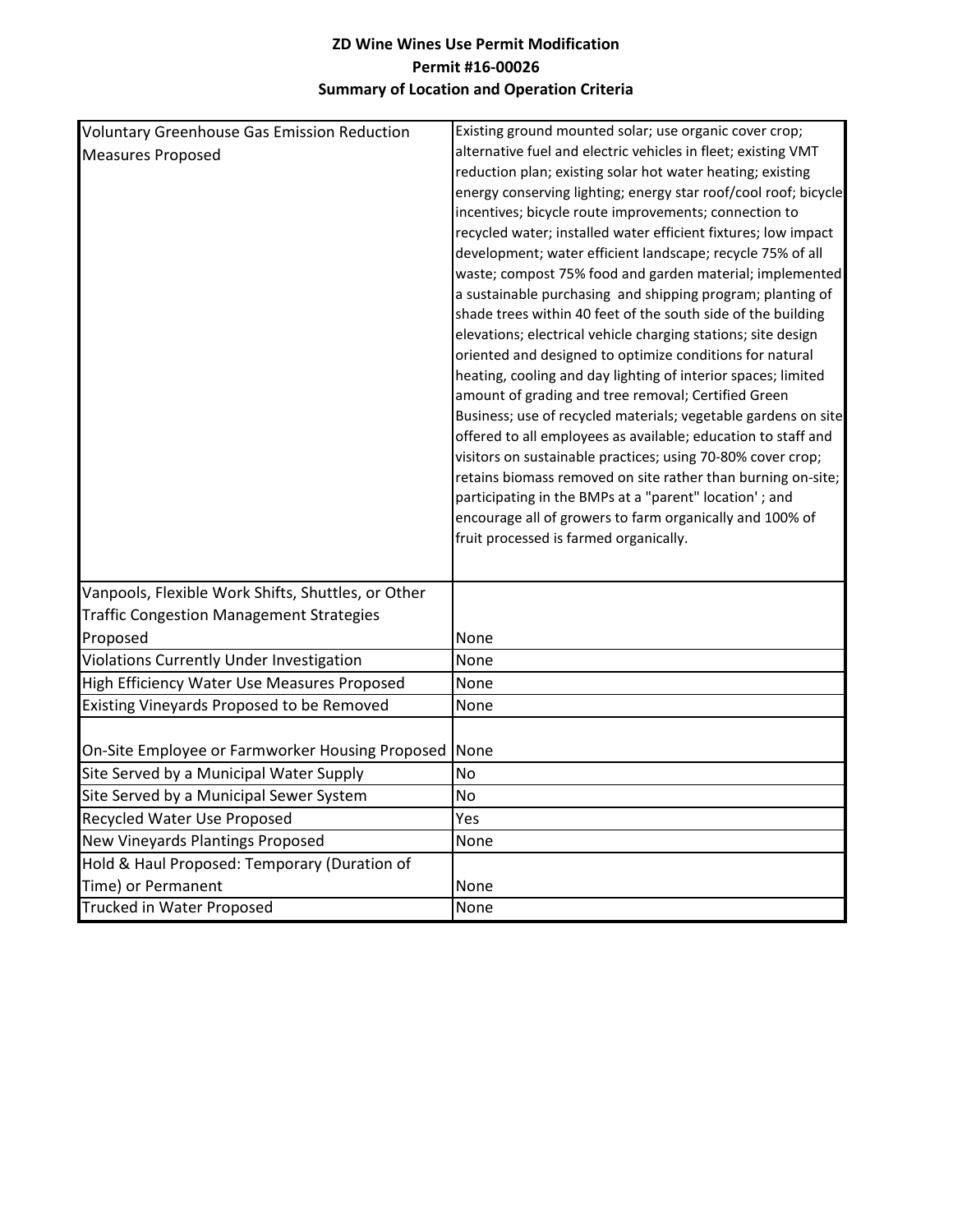#### **ZD Wine Wines Use Permit Modification Permit #16-00026 Wineries Within One Mile of APN 030--200-005**

|                                                   |                     |                   |                  |                   |                   |               | <b>Number of</b>                |                  |
|---------------------------------------------------|---------------------|-------------------|------------------|-------------------|-------------------|---------------|---------------------------------|------------------|
|                                                   |                     |                   |                  |                   | Tours/            | <b>Weekly</b> | <b>Marketing</b>                |                  |
| <b>Name</b>                                       | <b>Address</b>      | <b>Bldg Size</b>  | <b>Cave Size</b> | <b>Production</b> | Tastings Visitors |               | <b>Events</b>                   | <b>Employees</b> |
| Name                                              | StreetAddr          | <b>BldSz Curr</b> | <b>CaveSize</b>  | Prod Curr         |                   |               | Tour Tast Visit Week Visit NmEv | emplyeeNum       |
| <b>HONIG CELLARS</b>                              | 850 RUTHERFORD RD   | 33837             |                  | 300000 APPT       |                   | 700           |                                 | 30               |
| <b>FROGS LEAP WINERY</b>                          | 8815 CONN CREEK RD  | 38568             | 0                | 240000 APPT       |                   | 350           | 36                              | 19               |
| FRANK FAMILY VINEYARDS RUTHERF 8895 CONN CREEK RD |                     | 82350             |                  | 475000 APPT       |                   | 350           | 104                             | 24               |
| <b>DAKOTA SHY WINERY</b>                          | 771 SAGE CANYON RD  | 6060              |                  | 14000 APPT        |                   | 112           |                                 | 10               |
| <b>ZD WINES</b>                                   | 8383 SILVERADO TRL  | 22956             |                  | 70000 PUB         |                   | 200           |                                 | 10               |
| MUMM NAPA VALLEY                                  | 8445 SILVERADO TRL  | 140834            |                  | 850000 PUB        |                   | 2900          | 137                             | 87               |
| <b>MARTIN ESTATE</b>                              | 18780 CONN CREEK RD | 5420              |                  | 20000 APPT        |                   | 25            | 16                              |                  |
| <b>CAYMUS VINEYARDS</b>                           | 8700 CONN CREEK RD  | 85370             | 0                | 110000 PUB        |                   | 3150          | 64                              | 49               |
| <b>PINA CELLARS</b>                               | 8050 SILVERADO TRL  | 3000              |                  | 20000 APPT        |                   | 30            |                                 |                  |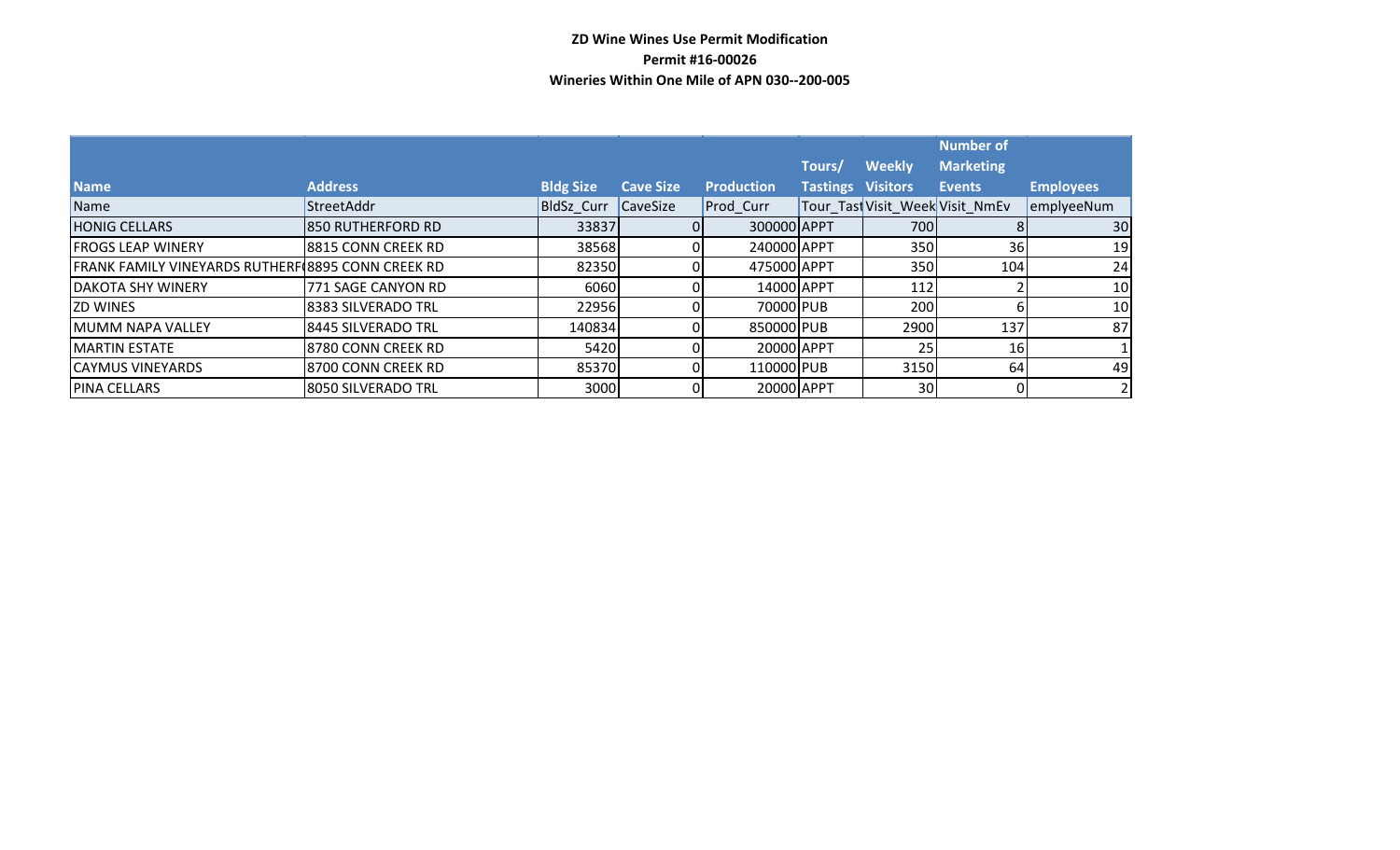## **ZD Wine Wines Use Permit Modification Permit #16-00026 Winery Comparison (65,000 - 75,000 Gallons) BY APPOINTMENT WINERIES**

|                                     |                  |                  |                   |                                 |                                  |                           | <b>Annual</b>                       | <b>Number of</b>                  |                                    |             |                           |
|-------------------------------------|------------------|------------------|-------------------|---------------------------------|----------------------------------|---------------------------|-------------------------------------|-----------------------------------|------------------------------------|-------------|---------------------------|
| <b>Name</b>                         | <b>Bldg Size</b> | <b>Cave Size</b> | <b>Production</b> | <b>Daily</b><br><b>Visitors</b> | <b>Weekly</b><br><b>Visitors</b> | Annual<br><b>Visitors</b> | <b>Marketing</b><br><b>Visitors</b> | <b>Marketing</b><br><b>Events</b> | <b>Annual</b><br><b>Visitation</b> |             | <b>Acres Location</b>     |
| <b>KULETO VILLA VINEYARDS</b>       | 18,299           | 0                | 75,000            | 15                              | $\overline{0}$                   | 450                       |                                     |                                   | 450                                |             | 106 hillside              |
| <b>ARKENSTONE VINEYARDS</b>         | 15,528           | 25,000           | 60,000            | 30 <sub>1</sub>                 | 210                              | 10,920                    | 708                                 | 18                                | 11,628                             |             | 42.53 Angwin              |
| <b>HUNNICUTT WINERY</b>             | 11,237           | 14,100           | 60,000            | 32                              | 168                              | 8,736                     | 2,720                               | 56                                | 11,456                             |             | 15.1 hillside             |
| <b>TAMBER BEY VINEYARDS</b>         | 26,372           | 0                | 60,000            | 20                              | 140                              | 7,280                     | 1,360                               |                                   |                                    |             | 8,640 22.41 valley floor  |
| MENDING WALL (SILVERADO TRL WINERY) | 33,630           | 0                | 60,000            | 60                              | 210                              | 10,920                    | 1,020                               | 18                                |                                    |             | 11,940 20.89 valley floor |
|                                     |                  |                  |                   |                                 |                                  |                           |                                     |                                   |                                    |             |                           |
| <b>AVERAGE CALCULATION</b>          | 21,013           | 7,820            | 63,000            | 31                              | 146                              | 7,661                     | 1,162                               | 19                                |                                    | 8,823 41.38 |                           |
| <b>IMEDIAN CALCULATION</b>          | 18,299           | <sup>O</sup>     | 60,000            | 30 <sup>1</sup>                 | 168                              | 8,736                     | 1,020                               | 18                                | 11,456 22.41                       |             |                           |
|                                     |                  |                  |                   |                                 |                                  |                           |                                     |                                   |                                    |             |                           |
|                                     |                  |                  |                   |                                 |                                  |                           |                                     |                                   |                                    |             |                           |
| <b>ZD WINES (EXISTING)</b>          | 22,956           | $\mathbf 0$      | 70,000            | 50                              | 350                              | 18,200                    | 60                                  | 6                                 | 18,260                             |             | 5.75 valley floor         |
| <b>ZD WINES (PROPOSED)</b>          | 22,956           | 01               | 70,000            | 225                             | 1575                             | 81,900                    | 660                                 |                                   | 82,560                             |             | 5.75 valley floor         |